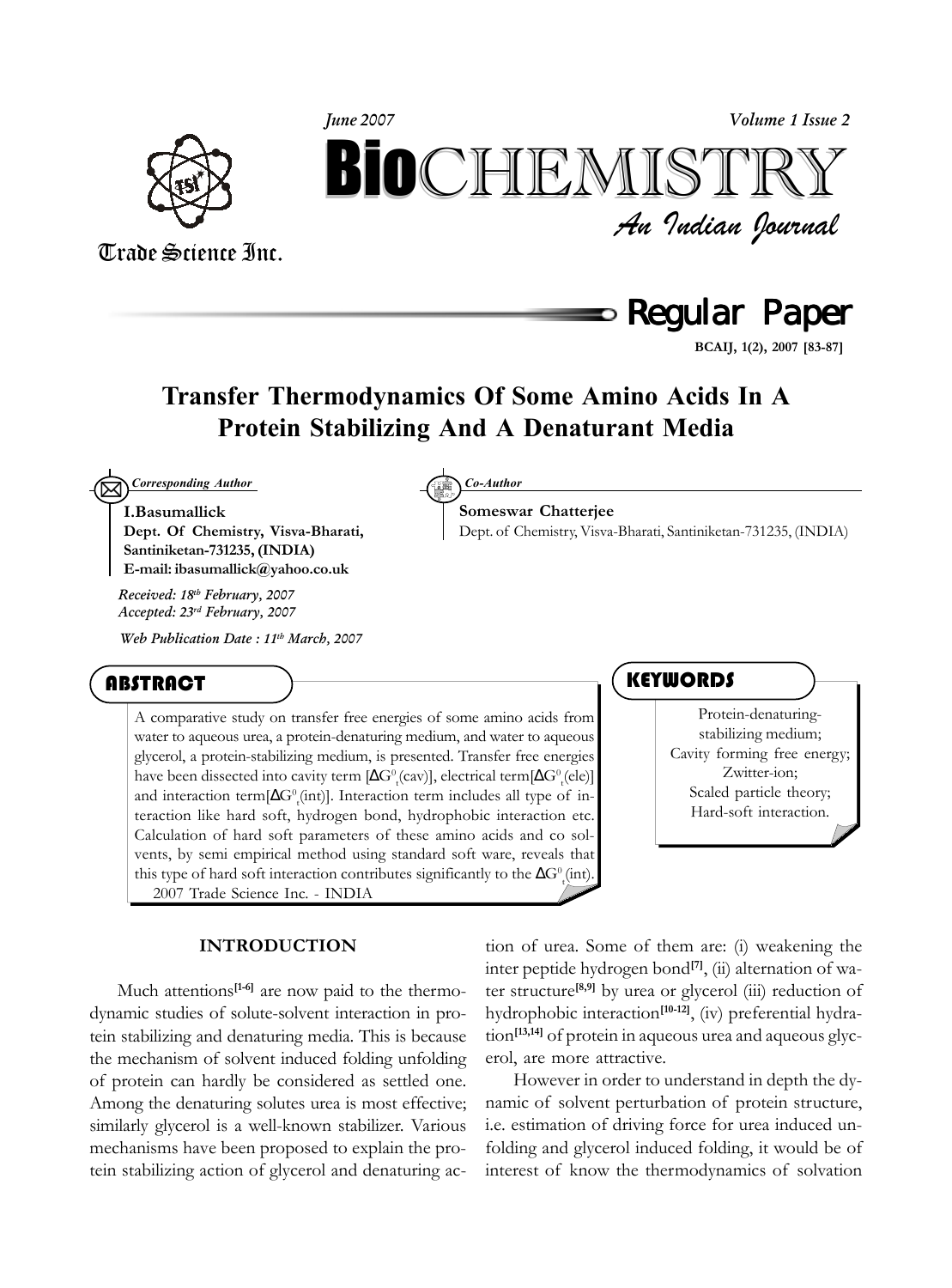## Regular Paper **=**

of individual amino acids, the building blocks of protein, in aqueous urea and aqueous glycerol.

Time to time attention has been paid to determine the various thermodynamic properties such as molar volume<sup>[2]</sup>, enthalpy of solution<sup>[1]</sup>, solubility of various amino acids in aqueous urea and aqueous glycerol**[7,15]**. The purpose of such studies is to gain the basic aspect of amino acids solvation.

Tanford and Nozaki**[7]** reported free energies of some amino acids from water to aqueous urea from solubility measurement. Transfer free energies data of some amino acids in aqueous glycerol**[15]** are also available. But correlation of experimental transfer free energies of different amino acids with the interaction parameters like, hydrophilicity, hydrophobicity or soft hard interaction is a difficult task. This may be due to the fact that experimental transfer free energies are composite in nature and consisting of electrical free energies, cavity forming free energies and free energies of interaction. It is expected that the free energies of interaction of these amino acids will bear a good correlation with the hard-soft type interaction. Therefore, in this paper an attempt has been made to dissect experimental transfer free energies into free energies of interaction, cavity free energies and electrical free energies of transfer.

It may be mentioned that similar dissection of transfer free energies of different solutes**[16-18]** including amino acids**[3,19]** give better understanding of solute-solvent interactions.

The amino acids studied here are glycine, alanine, valine, leucine, phenylalanine in 1mol% of urea and 1mol% of glycerol.

### **CALCULATION**

Standard transfer free energies in mole fraction scale  $\Delta G_t$ (expt) is obtained by equation

 $\Delta G^{0}_{\alpha}$ (expt)**=** $\Delta G^{0}_{\alpha}$ (m)−RTln( $M_{s}^{r}r_{w}^{}/M_{w}^{r}s_{w}^{2}$ 

where M and  $\rho$  stand for molar mass and density; subscripts w and s are for water and aqueous co-solvent, respectively.  $\Delta G^0_{\text{t}}(m)$  are taken from well reported literature data**[15]** or extrapolating the literature data**[7]**.

The experimental transfer free energies have been dissected into cavity part, electrical part and inter-

*An Indian Journal* **BIO**CHEMISTRY action part as equation (2)

 $\Delta G^{0}_{t}(\text{expt}) = \Delta G^{0}_{t}(\text{cav}) + \Delta G^{0}_{t}(\text{ele}) + \Delta G^{0}_{t}(\text{int})$  (2)

Scaled particle theory has been applied earlier**[3,20]** in computation of cavity forming free energies of various type of solute as well as zwitter ionic solute in a wide variety of pure and mixed solvent using the following equation

 $\Delta G_t^{\text{(cav)}} = G_c^{\text{(b)}} + RT \ln (RT/V)$  (3) where

G<sub>c</sub> = RT [- ln (1-Z) + {3X/(1-Z)} D + {3Y/(1-Z)} D<sup>2</sup> + {9X<sup>2</sup>/  $4(1-Z)^2\}D^2$ ]  $Z = \pi N_A (z_1 a^3 + z_2 b^3) / σV$  $X = πN_A (z_1a^2 + z_2b^2) / σV$ 

$$
Y = \pi N_{A} (z_1 a + z_2 b) / \sigma V
$$

$$
\mathrm{V}=\mathrm{M}/\rho
$$

In this expression  $N_A$  is Avogadro's number,  $z_1$  and  $z_2$  are the mole fraction of water and urea or glycerol, respectively. 'D', 'a' and 'b' are the hard sphere diameter of amino acids, water and urea or glycerol, respectively.  $\Delta G_t$ (cav) represents the differences  $_{s}\Delta G_t$  $(\text{cav})$ -<sub>w</sub> $\Delta G_t(\text{cav}) = ({}_{s}G_{c-w}G_{c}) + RT\ln(V_{w}/V_{s})$ . Hard sphere diameters of a mino acids are taken from well reported literature data**[3]** otherwise have been calculated from reported partial volume data**[21]** and using Farrell's treatment<sup>[22]</sup>. In the calculation of  $\Delta G^0_{\rm t}$ (cav) from water to aqueous glycerol $(1 \text{mol})\%$  the hard sphere diameters: 2.76 Å**[3,20]** and 4.94 Å**[20,23]** for water and glycerol, respectively; the densities: 0.9973gm/cc**[3,20]** for water and 1.0103gm/cc**[20]** for glycerol, have been used and results are displayed in TABLE 1.  $\Delta G^0_{\phantom{0}t}$ (cav) from water to 1mol% urea are taken by extrapolating the literature data**[19]** and are shown in TABLE 2.

When amino acids are transferred from water to aqueous binary the dielectric constant of media change appreciably, so that free energy of transfer due to electrostatic effect  $\Delta G^0_{\phantom{a}t}$ (ele) has been calculated using Scatchard and Kirkwood expression<sup>[3]</sup> of zwitter ion as shown in equation (4)

#### $\Delta G^0$ <sub>t</sub>(cav) = k<sub>2</sub>(1/D<sub>2</sub>-1/D<sub>1</sub> **) (4)**

**) (1)**

Where  $D_1$  and  $D_2$  are the dielectric constants of water and co-solvent, respectively, and  $k_2$  is constant. The deduction of the value of  $k_2$  have been discussed elsewhere<sup>[3]</sup>. ∆G<sup>0</sup><sub>t</sub>(ele) from water to 1mol% glycerol has been calculated using the dielectric constants 78.74**[3,20]** and 77.19**[20]** for water and 1mol% glycerol, respectively, and the result is 0.174KJ/mol. Trans-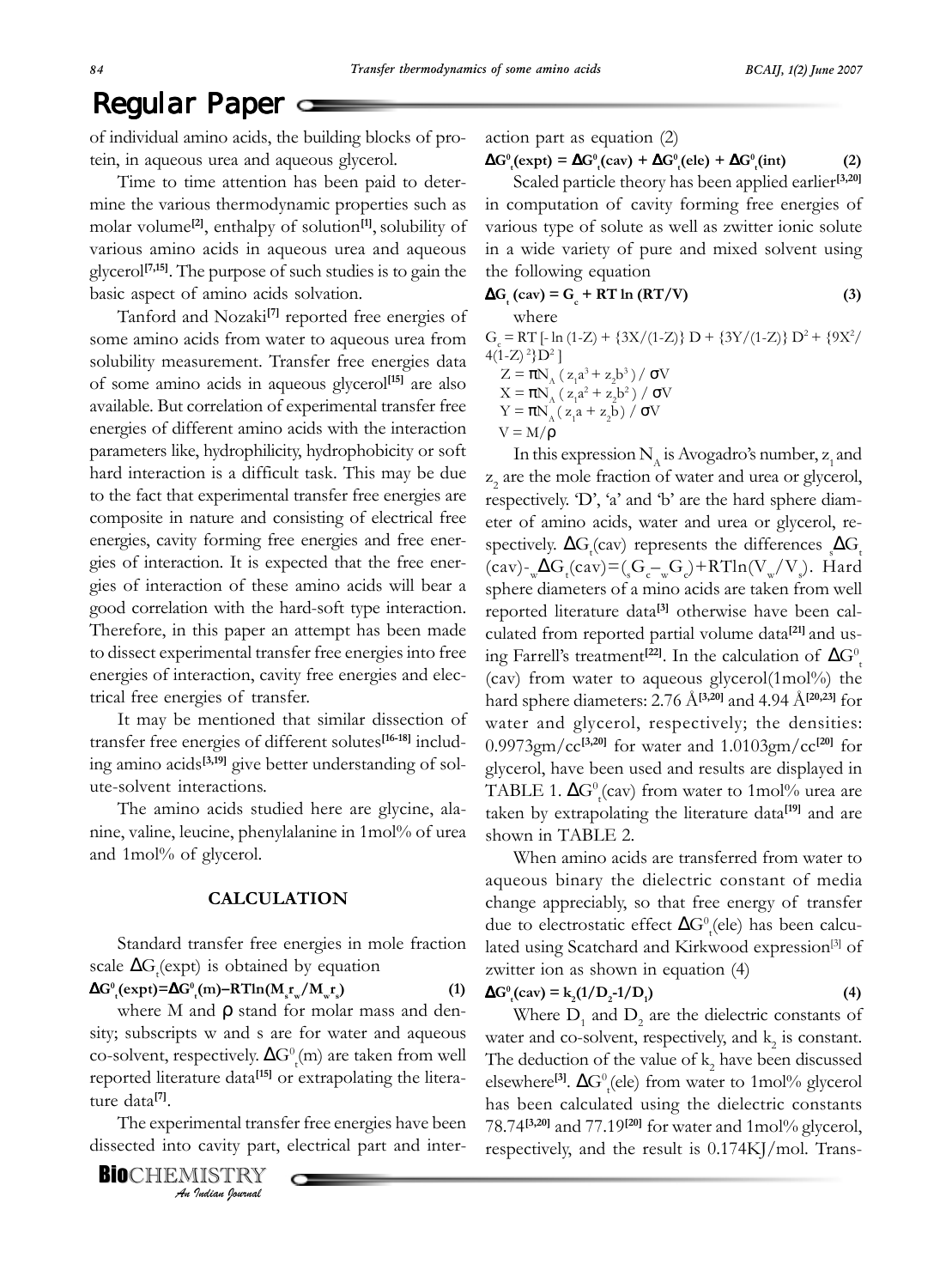## Regular Paper

| Amino acids | Hard sphere diameter $(A)$ | $\Delta G^0$ <sub>t</sub> (cav) | $\Delta G^0$ <sub>t</sub> (ele) | $\Delta G^0$ <sub>t</sub> (int) | $\Delta G^0_t$ (expt) |
|-------------|----------------------------|---------------------------------|---------------------------------|---------------------------------|-----------------------|
| Gly         | 3.85                       | $-0.052$                        |                                 | 0.133                           | 0.235                 |
| Ala         | 4.20                       | $-0.047$                        |                                 | 0.148                           | 0.275                 |
| Val         | 5.00                       | $-0.034$                        | 0.174                           | 0.178                           | 0.318                 |
| Lue         | 5.40                       | $-0.028$                        |                                 | 0.085                           | 0.255                 |
| Ph-ala      | 5.60                       | $-0.024$                        |                                 | 0.050                           | 0.200                 |

**TABLE 1: Transfer free energies (KJ/mol) of amino acids from water to 1mol% glycerol at 298K**

**TABLE 2: Transfer free energies (KJ/mol) of amino acids from water to 1 mol% urea at 298K**

| Amino acids | Hard sphere diameter(A) | $\Delta G^0_t(cav)$ | $\Delta G^0$ <sub>t</sub> (ele) | $\Delta G^0$ <sub>t</sub> (int) | $\Delta G^0_t$ (expt) |
|-------------|-------------------------|---------------------|---------------------------------|---------------------------------|-----------------------|
| Gly         | 3.85                    | 0.030               |                                 | 0.075                           | 0.011                 |
| Ala         | 4.20                    | 0.041               |                                 | 0.067                           | 0.014                 |
| Val         | 5.00                    | 0.071               | $-0.094$                        | $-0.007$                        | $-0.030$              |
| Lue         | 5.40                    | 0.087               |                                 | $-0.052$                        | $-0.059$              |
| Ph-ala      | 5.60                    | 0.096               |                                 | $-0.135$                        | $-0.133$              |

ferred electrical free energy change of amino acids from water to 1mol% urea,  $-0.094K$ ]/mol, has been taken from the extrapolating result of literature data**[19]**.

Transfer free energies of interaction  $\Delta G^0_{\phantom{0}t}$  (int) values have been calculated from experimental free energies of transfer after subtracting the cavity forming free energy and electrical effect i.e.

 $\Delta G^0$ <sub>t</sub>(int)= $\Delta G^0$ <sub>t</sub>(expt)- $\Delta G^0$ <sub>t</sub>(cav)- $\Delta G^0$ <sub>t</sub>(ele) (5)

The values of  $\Delta G^0_{\ \rm t}$ (int) from water to 1mol% glycerol and from water to 1mol% urea are shown in TABLE 1 and TABLE 2, respectively.

It is assumed that, the hard-soft interaction between amino acid and co-solvent is guided by difference between the hardness $(\eta)$  of corresponding molecule. According to the HSAB principle, it may be considered lower the difference of hardness higher will be the hard-hard interaction between two molecules. The hardness of the molecules has been calculated using the following operational definition as Pearson**[23]**.

TABLE 3:  $\in$ <sub>HOMO</sub>,  $\in$ <sub>LUMO</sub> and hardness (η) of amino **acids and co-solvents.**

| Amino acids/<br>co-solvents | $E_{HOMO}$<br>(au) | $E_{\text{LIMO}}$<br>(au) | <b>Hardness</b><br>$(\eta)(ev)$ |
|-----------------------------|--------------------|---------------------------|---------------------------------|
| Gly                         | $-0.381$           | 0.008                     | 5.27                            |
| Ala                         | $-0.386$           | 0.011                     | 5.38                            |
| Val                         | $-0.379$           | 0.007                     | 5.23                            |
| Lue                         | $-0.380$           | 0.006                     | 5.23                            |
| $Ph$ -ala                   | $-0.361$           | 0.001                     | 4.91                            |
| Glycerol                    | $-0.402$           | 0.092                     | 6.70                            |
| Urea                        | $-0.395$           | 0.012                     | 5.52                            |
| Water                       | $-0.451$           | 0.125                     | 7.8                             |

### $\eta = (I-A)/2$  (6)

where I and A are the ionization potential and electron affinity of the molecule. According to Koopmar's theorem<sup>[23]</sup>  $-\epsilon$ <sub>HOMO</sub>=I and  $-\epsilon$ <sub>LUMO</sub>=A.

The energies of HOMO and LUMO of different amino acids and co-solvents have been calculated by semiemperical method using arguslab 4.0**[24, 25]** software and results are shown in TABLE 3.

### **RESULT AND DISCUSSION**

Figure 1 shows that the variation experimental free energies transfer of amino acids from water to 1mol% glycerol and from water to 1mol% urea with the hard sphere diameter of amino acids.

The positive values of  $\Delta G^0_{t}$ (expt) indicate all amino acids are destabilized in glycerol and the destabilization is not regular with the size of hydrophobic side chain of amino acids. On the other hand, in 1mol% urea all amino acids, except gly and ala, are stabilized and the stabilization increases with the size of hydrophobic part of amino acids but destabilization of gly and ala are anomalous on this account.

TABLE 1 and TABLE 2(third column) shows, unlike the experimental free energies the cavity forming free energies of transfer for all amino acids from water to glycerol are favorable while cavity effects are unfavorable during the transfer of amino acids from water to 1mol% urea. It may be noted that the sign of  $\text{DG}_\text{t}^0(\text{cav})$  indicates it is easy to create a cavity in glycerol than that of water while it is reverse in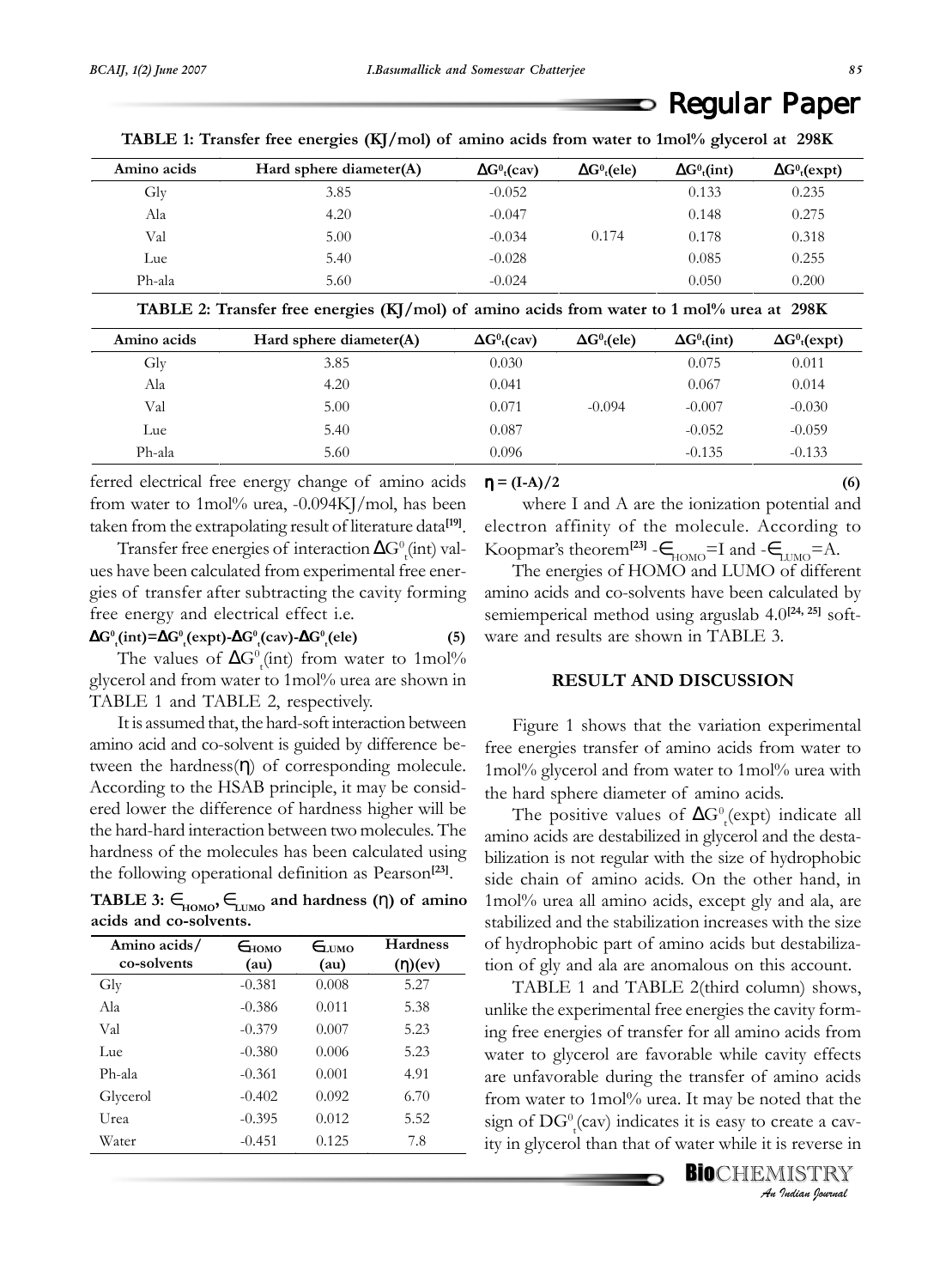# Regular Paper  $\subset$



urea. Figure 2 shows that transfer cavity forming free energies increase with the hard sphere diameter of amino acids in both co-solvents.

Recently, Graziano**[25]** explained that the sign of  $\Delta G^0_{\ \rm r}$ (cav) depends on diameter and density of the co solvent. These two parameters affect  $\Delta G^0_{\ \rm t}$ (cav) in opposite way i.e. cavity forming free energy increases with decrease in hard sphere diameter and increase in number density of co-solvent. The hard sphere diameter and number density of both urea and glycerol are higher than water but during transfer to aqueous glycerol the increasing effect of hard sphere diameter predominates while number density of aqueous urea prevails, rendering unfavorable  $\Delta G^0_{\phantom{a}t}$ (cav). Admittedly, authenticity of this cavity calculation will be guided by the uncertainties that are incorporated via solute and solvent diameter and densities of the solvent. Previously**[19]**, for the sake of satisfaction we have calculated cavity term varying the solute diameter to ±0.2A and solvent diameter to ±0.05A but these variation does not affect the physical reliability of the result of SPT calculation. However, in this present calculation the solute and solvent parameters have been taken from standard literature data or have been derived from literature data using well-established relation.

The electrical effect during transfer of amino acids from water to aqueous glycerol and aqueous urea are just reverse to cavity effect. The  $\Delta G^0_{\phantom{a}t}$  (ele) from water to 1mol% glycerol of all amino acids is unfavorable due to lower dielectric constant of aqueous glycerol while higher dielectric constant of aqueous urea electrically favors the transfer of amino acids

*An Indian Journal* **BIO**CHEMISTRY



from water to 1mol% urea.

Figure 3 shows the variation of transfer interaction free energies with hard sphere diameter of amino acids. The positive values of  $\Delta G^0(t)$  indicate all amino acids are destabilized in aqueous glycerol and the destabilization curve shows a maximum for valine.  $\Delta G^0_{\phantom{0}t}$ (int) from water to aqueous urea gradually decreases with increase in the hard

Sphere diameter of amino acids. Like experimental transfer free energies, the transfer free energies of interaction indicates phenylalanine are most stabilized in aqueous urea but the destabilization of glycine and alanine are now regularized with the size of hydrocarbon side chain. The unfavorable and favorable observed interaction energies may be explained in terms of hard soft interaction between amino acids-water, amino acids-co-solvent and water co-solvent. The differences of hardness(Figure 4) indicate that the interactions of urea-amino acids are stronger hard-hard type while water-amino acids are weaker hard-soft type. Therefore, during transfer of amino acids from water to aqueous urea the favorable interaction energies seem to be partly guided by hard soft interaction.

The addition of glycerol to amino acids solution in water the weaker hard-soft interaction of wateramino acids converted into three weaker hard-soft interactions i.e. water-amino acids, water-glycerol and amino acids-glycerol. These weaker hard soft interactions in aqueous glycerol lead the unfavorable free energies of interaction on transfer. It is interesting to note that, with respect to hard soft interaction the anomalous most favorable and least unfavorable interaction energies of phenylalanine in aqueous urea